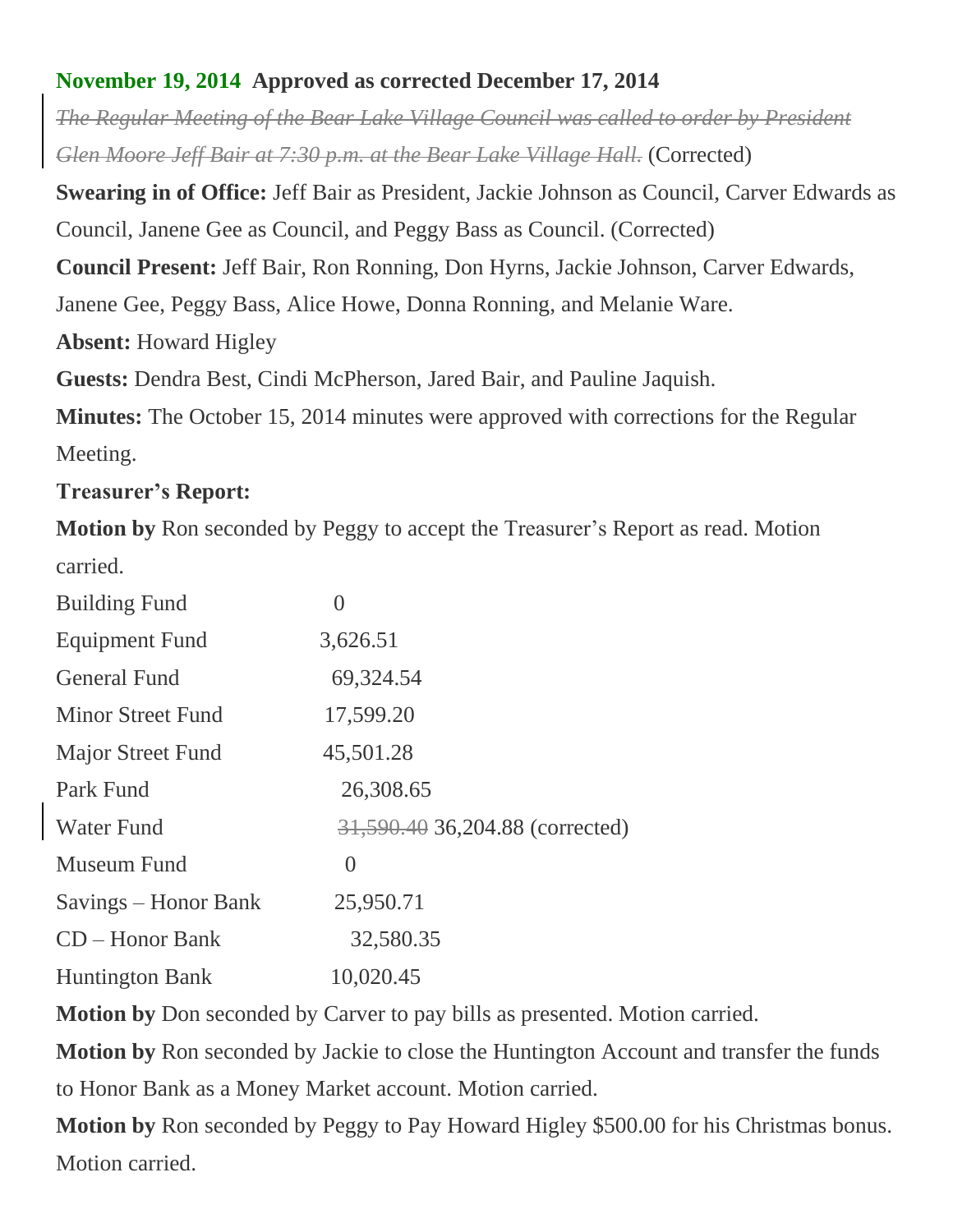Motion carried. (Corrected)

**Motionby** Ron seconded by Jackie to sign Melanie Ware up for the Michigan Association of Municipal Clerks. Motion carried

#### **Discussions Held On:**

-Correspondence from Jason Evans was read. He wrote a poem and has donated it to The Bear Lake Area Museum to be put on display. The Museum Committee will decide when it will be displayed. (Corrected)

-Jeff Bair, Jackie Johnson, Carver Edwards, Peggy Bass, and Janene Gee took their Oaths of Office.

-Bear Lake Township has established a resolution establishing policy for the Freedom of Information Act. The Board should consider a similar resolution.

– Michigan Association of Municipal Clerks have open enrollment, should consider the Clerk becoming a member. – A motion was made and carried for Melanie Ware to become a member.

-Park- Donna to purchase totes to organize the park business.

-Reminder regarding the tree in the park that needs to be removed. It should be removed by a licensed tree remover. It will be best to wait for the lake to freeze so that it can be dropped onto the ice.

Manistee County is responsible for plowing Russell Street.

-Repairs are needed to the water system. Mike Engels would like to meet with each board member to go over the findings from the water reliability study that he performed. This can be done in small groups of 2 at the Methodist Church. The study will help determine the exact method of calculating water bills, how to set rates, and building a reserve.

-Fleis & Vandenbrink will be attending the December meeting.

-Ask Gary McBride if he would like the opportunity to submit a bid for our Cross Connection program or if he had a subcontractor that would be interested.

-The heat is on in the Museum. It was recommended that we not split the gas meter for heat. But rather split the bill accordingly.

-The Museum Society met with Kendra Thompson, an architect, she is willing to donate her time and drawings to help. The bathroom in the museum does need to be brought up to ADA